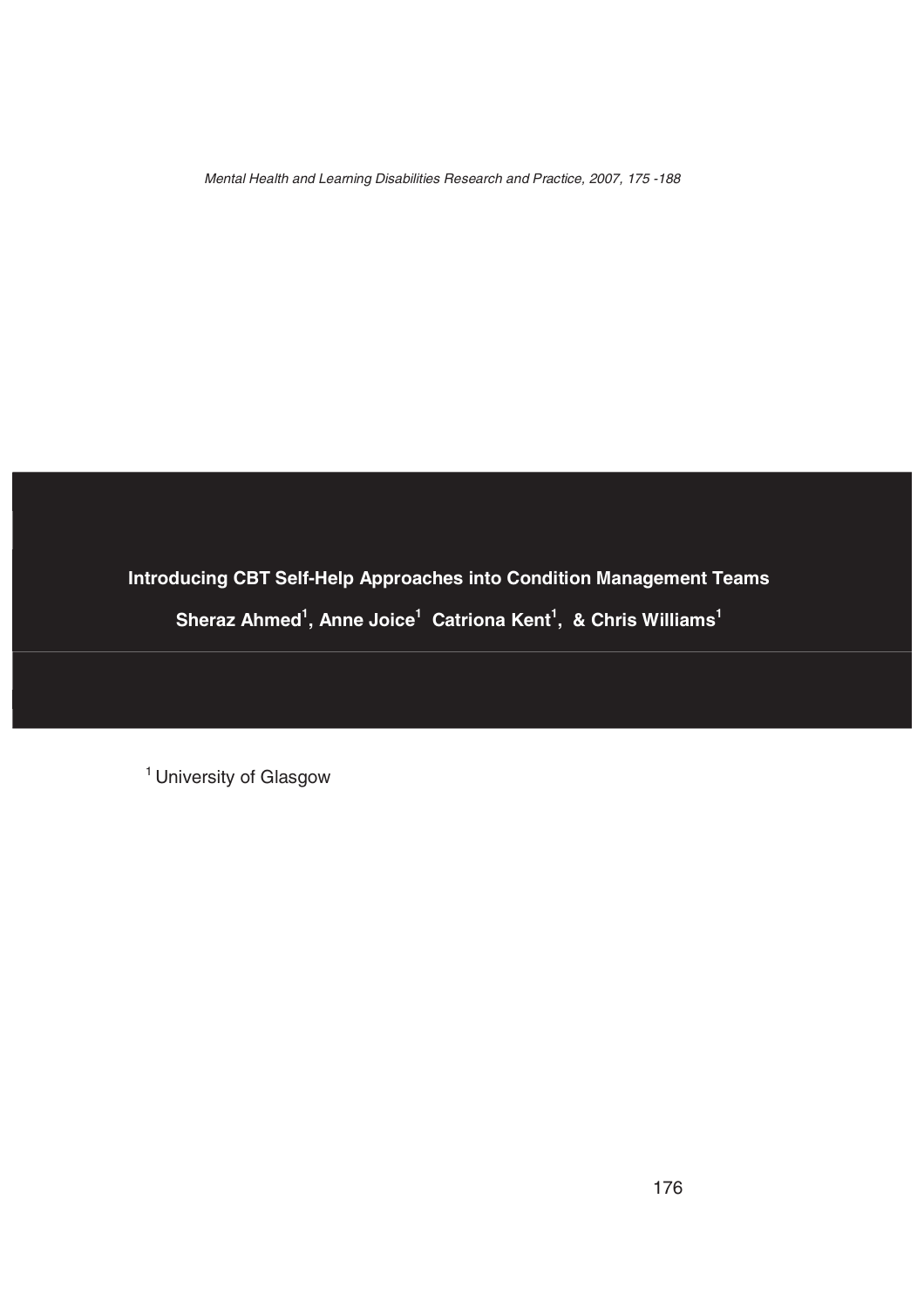# **Introducing CBT Self-Help Approaches Into Condition Management Teams**

*Sheraz Ahmed, Anne Joice, Catriona Kent, Chris Williams*

# **Introduction**

*The Government's welfare to work programmes have sought to improve the lives of people receiving out of work benefits by helping them move into work (Department for Work and Pensions (DWP) 26). The Green Paper 'Pathways to work: Helping people into Employment' (2002) outlined changes to the claiming requirements and the services offered to people making a new or repeat claim for Incapacity Benefit. The introduction of these new services has resulted in an 8% decrease in people continuing on Incapacity benefit (IB) in the Pilot sites for the new approach (DWP 26).*

*The key elements of the new provision include Incapacity Benefit Personal Advisors who perform work focused interviews, Return to Work Credit, and a Choices Package (DWP 346). Condition Management Programmes are an option of the Choices package and were developed jointly between Jobcentre Plus and local NHS providers.*

*The Condition Management teams were designed in response to the main conditions reported by those claiming Incapacity Benefit (mental health, musculoskeletal, and cardio-vascular). They adopt a bio-psychosocial model with an emphasis on enabling the customer to better manage their health condition. The aim is to improve both quality of life and employability (DWP 346). Being in employment offers many benefits to the individual, their families and to the wider society.*

*CMP teams are staffed by health professionals from a diverse range of physical and mental health backgrounds including nurses, physiotherapists, occupational therapists, health psychologists, and occupational health nurses. This brings advantages with the availability of a range of skills and outlooks. However, this very variety means there is no common language of assessment.*

*The Condition Management Programme targets both mental and physical health conditions. A new language of relationship is used to describe working with "customers" rather than "patients" or "clients" and the use of this language is partly chosen to emphasise that staff are not working in a health care setting. Between 2003 and 2005, 7490 referrals were made to the pilot Condition Management Programmes (CMP) (DWP 26). Overall, 80% of customers had mental health problems and many experienced complex difficulties (DWP 346). Incapacity Benefit Advisers have a tendency to refer cases to CMP that are "more difficult to help" and those individuals are "expected to take longer to get jobs" with only 30% of customers referred for condition management expecting to return to work within the next 6 months (DWP 26). Condition Management Practitioners therefore often face the challenge of working with complex cases*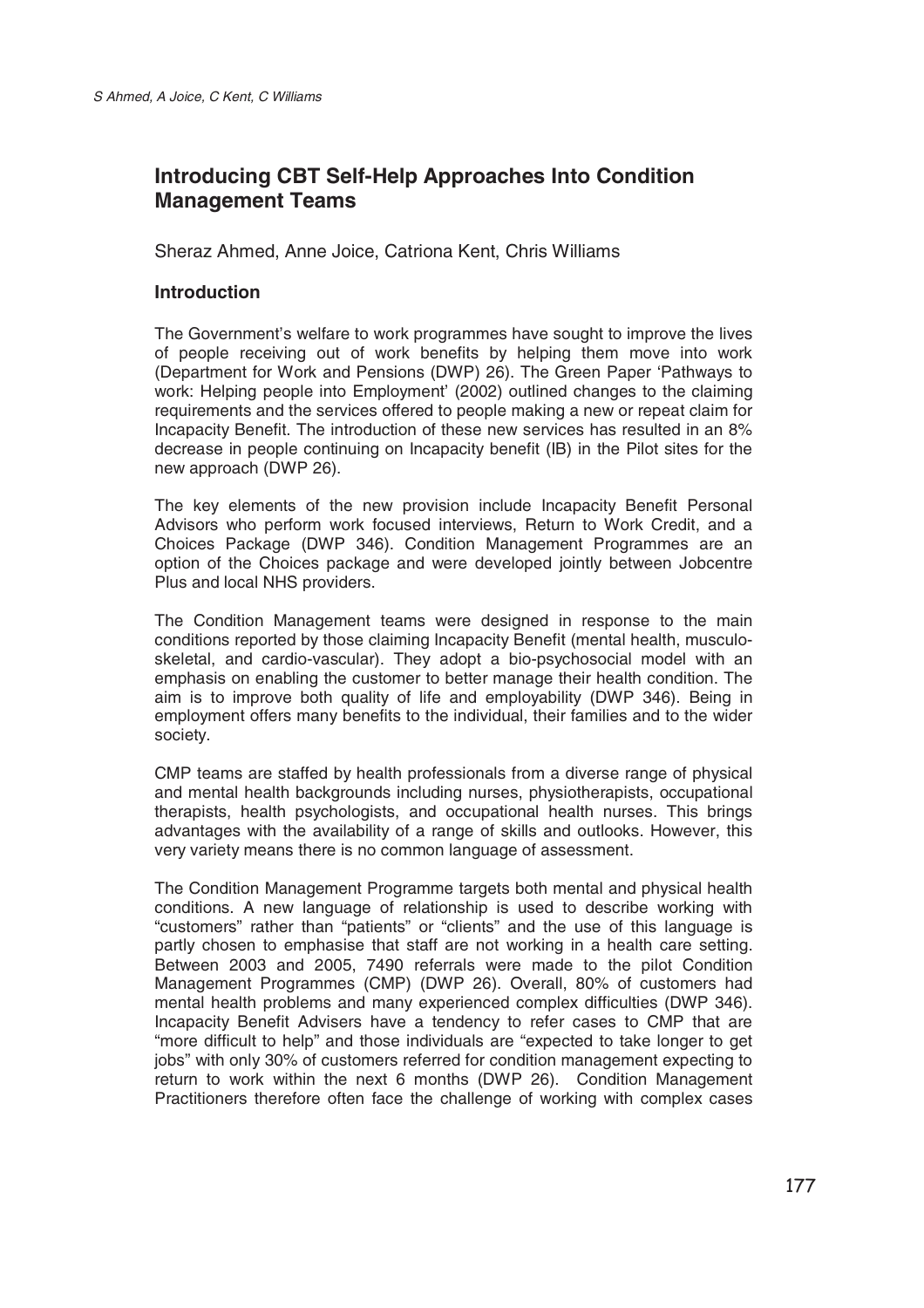*Condition Mgmt Teams*

*who have low therapeutic optimism and may present with physical and/or mental health problems.*

*The desired emphasis on empowerment and collaboration, as opposed to treatment, make Cognitive Behavioural Therapy based interventions a key choice for service provision from several of the CMP sites. The evidence base for CBT for common mental health problems is identified in several NICE reports (e.g. anxiety, depression – NICE 2004 a, b) and Cochrane reviews of a wide range of physical health problems (www.cochrane.org/reviews). Typically Cognitive Behavioural Therapy has in the past traditionally only been available delivered by highly specialist practitioners in 12 to 20 one-hour sessions. This model of delivery creates problems with access and availability (Lovell and Richards 2000). Lovell and Richards argue that services that provide only "traditional" CBT are not evidence-based. Their article illustrates that CBT can also be successfully delivered in other ways such as groups, by telephone, and using CBT self-help. CBT self-help can be an effective intervention for depression and anxiety as part of low intensity high capacity services. The evidence base for the effectiveness for CBT self-help is good for depression and anxiety – however self-help is far more effective when delivered with support or guidance (Gellatly et al, 2007; Anderson et al, 2005). This is important because anxiety and depression are common primary problems in CMP referrals - and also may be present as a consequence of long-term physical health problems.*

### **The Five Areas Approach**

*A key issue restricting delivery of CBT is the complex language often used (e.g. dysfunctional assumptions and negative automatic thoughts). The reading age required to use such words is over 19 (Williams and Garland 2000). Such terms are difficult for practitioners and customers to learn. In addition, traditional CBT courses are expensive in terms of both cost (often >£3500) and time. Additionally, access to such one year postgraduate courses is restricted as a result. The five areas series of CBT self-help workbooks was developed by Dr Chris Williams and was initially commissioned to produce an accessible form of CBT that was acceptable to a range of practitioners and customers (Williams, 2006). The language used is the most accessible of the most commonly offered CBT self-help books used on book prescription schemes and recommended by CBT practitioners (Martinez et al, in press). It aims to help both clinicians and customers discover why the person feels as they do and also to identify clear targets for change. Crucially the assessment is collaborative and jointly agreed therefore, engaging the customer in the process of change.*

*The five areas assessment model aims to provide a clear structure to summarise the range of problems and difficulties faced by the person in each of the following domains:*

- *Life situation, relationship and practical problems*
- *Altered thinking*
- *Altered emotions (mood or feelings)*
- *Altered physical feelings/symptoms in the body*
- *Altered behaviour or activity levels*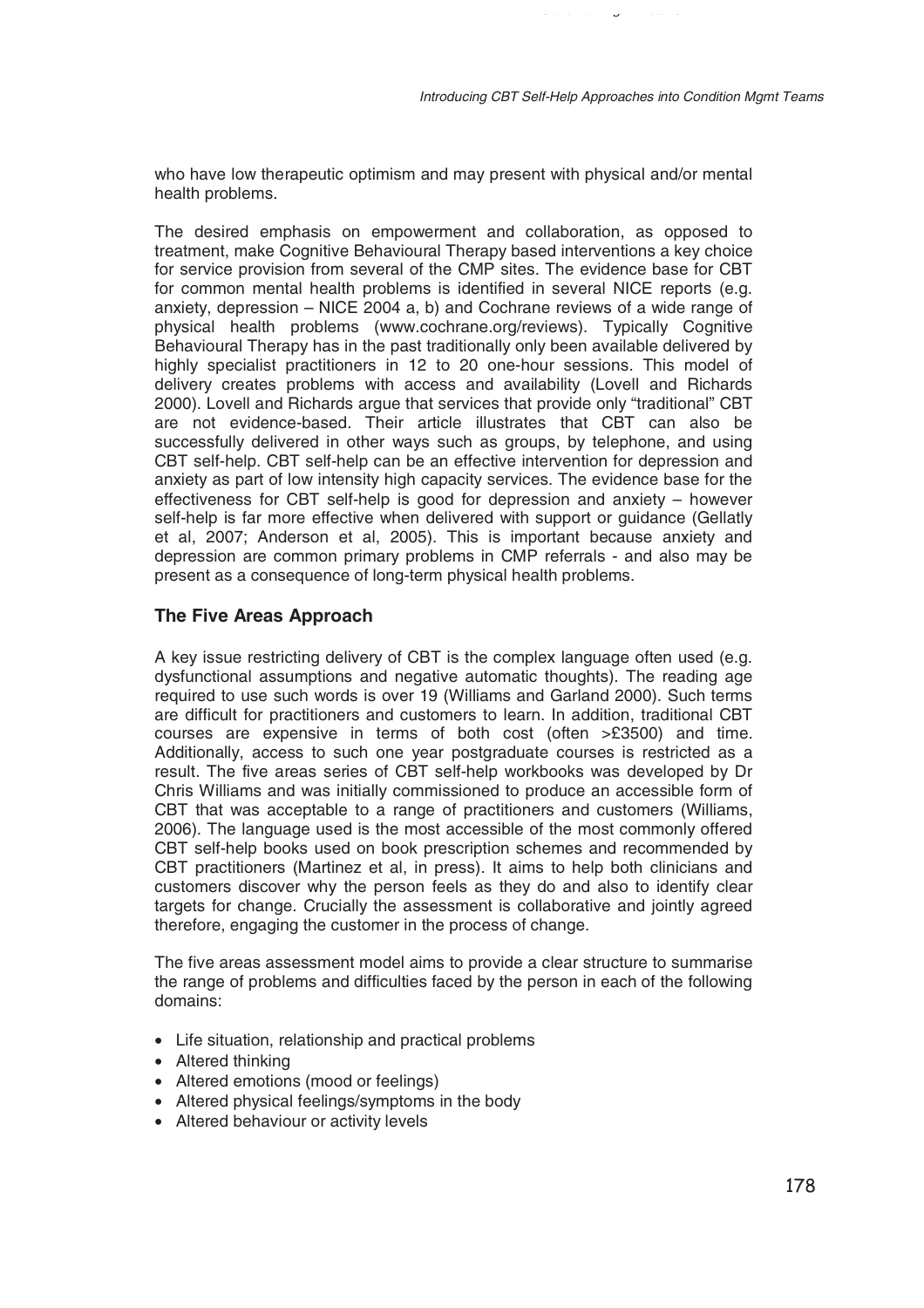*This provides a flexible assessment that can be personalised and tailored to the individual no matter what balance of psychological, social or physical problems they face. An example of the Five Areas Assessment model is shown in* **Diagram 1** *which summarises the case of a 42-year-old married woman called Fiona who has recently lost her post as a teacher. It indicates that* **what a person thinks** *about a situation or problem may* **affect how they feel** *physically and emotionally, and also alters* **what they do** *(behaviour or activity). Each of these five areas (situation, relationship or practical problems, thinking, emotional and physical feelings, and behaviour changes) affects each other.*

### **Diagram 1: The Five Areas Assessment Model of Fiona – a 41 year old married mother of 2.**



*The Condition management team helped Fiona overcome her reduced activity such as seeing her friends by identifying this as a target and planning ways of reintroducing such activities in a planned step by step way. This also helped boost her mood and confidence. She became less argumentative and more engaged with her family. Over several months she became more positive about seeking employment and returned to doing supply work.*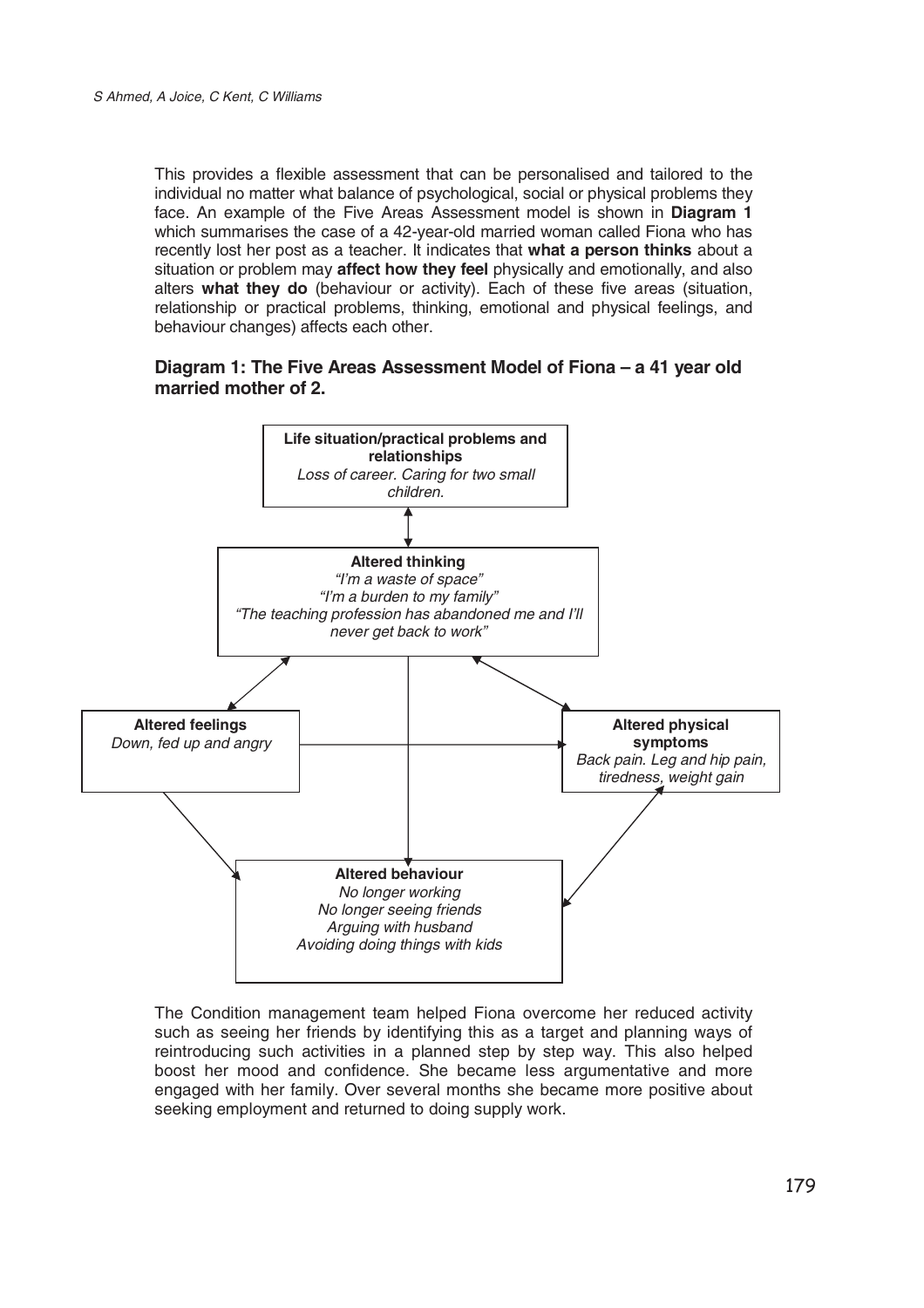### **Using the Model in Assessment**

**Area 1: Situation, relationship and practical problems:** *Many customers face practical problems and life difficulties both directly and indirectly associated with being off or out of work. The actions of people around them can create upsets and difficulties as well as being a potential source of support. Practical problems such as relationship issues or financial difficulties may also be present. Such problems may include debts, housing or other difficulties, problems in relationships with family, friends or colleagues, and life events and difficulties such as deaths, redundancy, divorce, and interviews with incapacity benefits advisors, etc.*

**Area 2: Altered thinking:** *At times of distress thinking may alter and become extreme and unhelpful. For example the person may become very biased against themselves and self-critical or be prone to jump to the conclusion that the very worst will happen. This altered thinking is important because what a person thinks can affect how they feel emotionally and unhelpfully alter what they do. For example, someone whose immediate thought when first referred to their condition management worker is "they'll just judge me" may well feel anxious and be tempted to avoid the situation.*

**Area 3: Altered mood:** *This may include feeling low, depressed or anxious in mood, or reflect feelings of guilt, shame or anger.*

**Area 4: Altered physical symptoms:** *These may include problems such as pain and restricted movement such as stiffness. In additionarange of altered symptoms related to stress or depressed mood may occur such as early morning wakening, disrupted sleep, poor appetite and fatigue in depression, and feeling sweaty, clammy, shaky and breathless in anxiety. It can also summarise any other symptoms directly caused by physical disease.*

**Area 5: Altered behaviour:** *Some altered behaviours may act to worsen or keep problems going. These may include:*

**a) Reduced activity:** *where the person reduces or stops doing things that previously gave a sense of achievement or pleasure. This occurs as a result of illness or low mood. For example, the person may stop meeting friends or reduce their hobbies/interests. The result is a vicious circle of reduced activity (Williams 2006) that worsens how they feel. A useful question to help identify the impact of reduced activity is "What things have you stopped doing since you started feeling like this?"*

**b) Areas of avoidance:** *When someone is anxious about illness, they will often reduce or stop doing things that seem to worsen their symptoms. This may lead to avoidance of different situations, people or places and result in a vicious circle of avoidance (Williams 2006). Useful questions to help identify the impact of avoidance are "What things have you stopped doing since you started feeling like this?" and "What would you be able to do if you weren't feeling this way?"*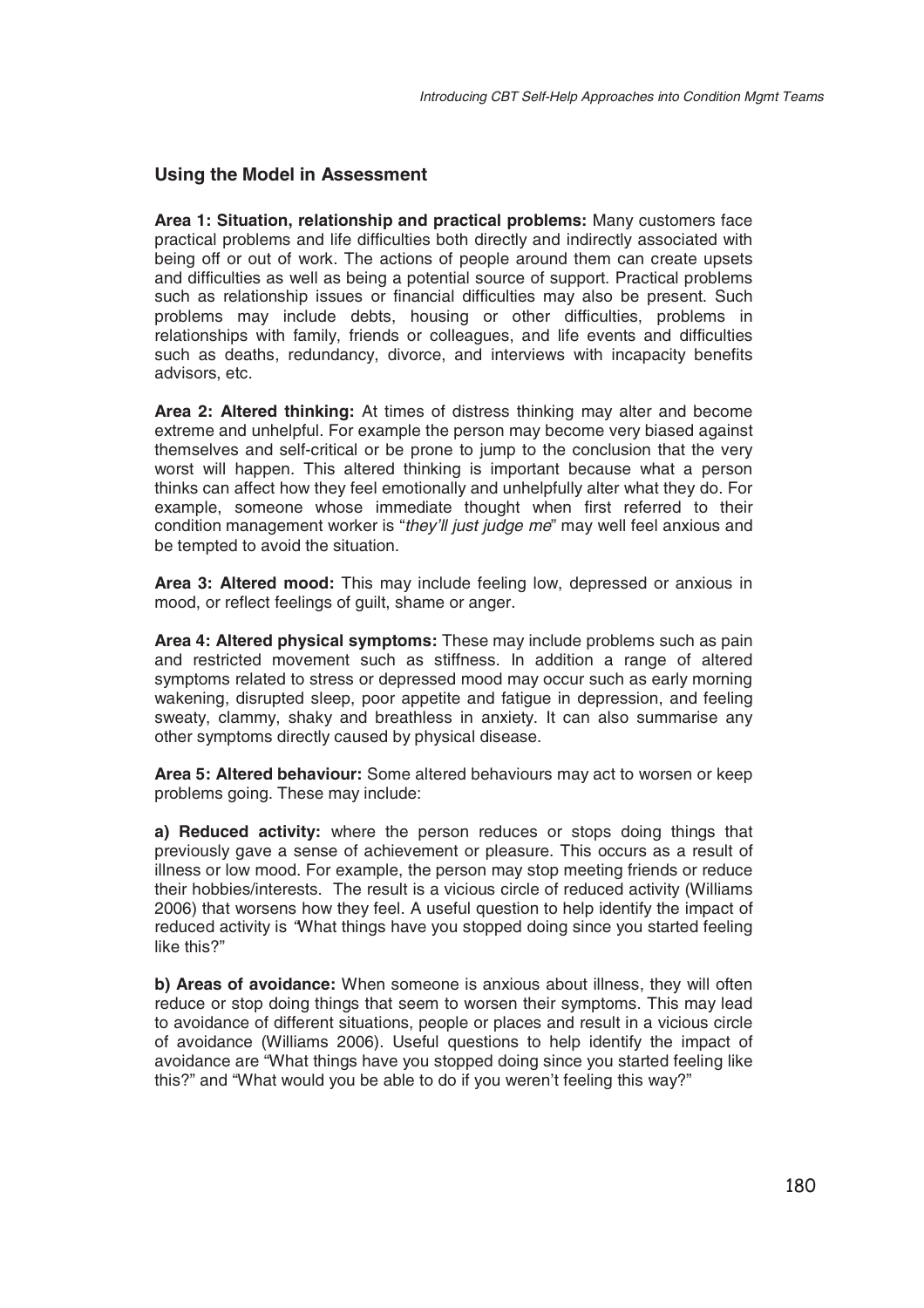**c) Identifying unhelpful behaviours:** *People respond to distress in various ways. This might include helpful things such as talking to friends and relatives, or keeping active and involved in things. However sometimes the responses may backfire and become unhelpful. Examples might include excessive drinking, drug misuse, becoming very clingy and dependent, over-eating (comfort eating), risktaking or self-harming behaviours. The result is a vicious circle of unhelpful behaviour that worsens and worsens how they feel. A useful question to help identify the impact of unhelpful behaviours is "What things have you started doing to cope?"*

*A series of checklists and written summaries of these vicious circles are available for free download from www.livinglifetothefull.com in the resources area. This site also offers other health and employability resources including a live chat, the capacity for practitioners to monitor customer use of the site and mood rating scales as well as training resources for practitioners and customers.*

*In addition, workbooks to help people self-assess and self-manage key changes in each of the five areas are available (Williams 2007). The first edition of this book has recently been evaluated in a funded randomised controlled study and found to be very effective when compared to treatment as usual with improved mood at both four and twelve months on an intention to treat analysis, greater satisfaction than treatment as usual, and at a small cost saving compared to treatment as usual (Williams et al 2007).*

# **CMP Training Using the Five Areas Approach**

*We have developed a course that teaches staff members how to work effectively using the five areas assessment and the linked workbooks The Five areas Condition Management Team training course provides skills based training that addresses both physical and mental health and promotes self-management. It aims to increase practitioner confidence and skills in using the Overcoming depression and low mood self-help workbooks (Williams 2006).*

*The training is delivered by experienced Cognitive Behavioural Therapists and provides an introduction to the Five areas model and it's practical application across a range of difficulties a customer might typically face. Customers facing both physical and mental health difficulties may frequently fall into patterns of behaviours. The skills incorporated into the training aim to help practitioners introduce their customers to skills to helpfully change these patterns.*

*These include:*

- •*Identifying, assessing and overcoming vicious circles of Reduced Activity, Avoidance and Unhelpful Behaviours whilst also building more helpful responses*
- •*Anxiety Control Training*
- •*Practical Problem solving*
- •*Identifying and Changing extreme and unhelpful thinking*
- •*Healthy Living and Relapse Prevention Strategies*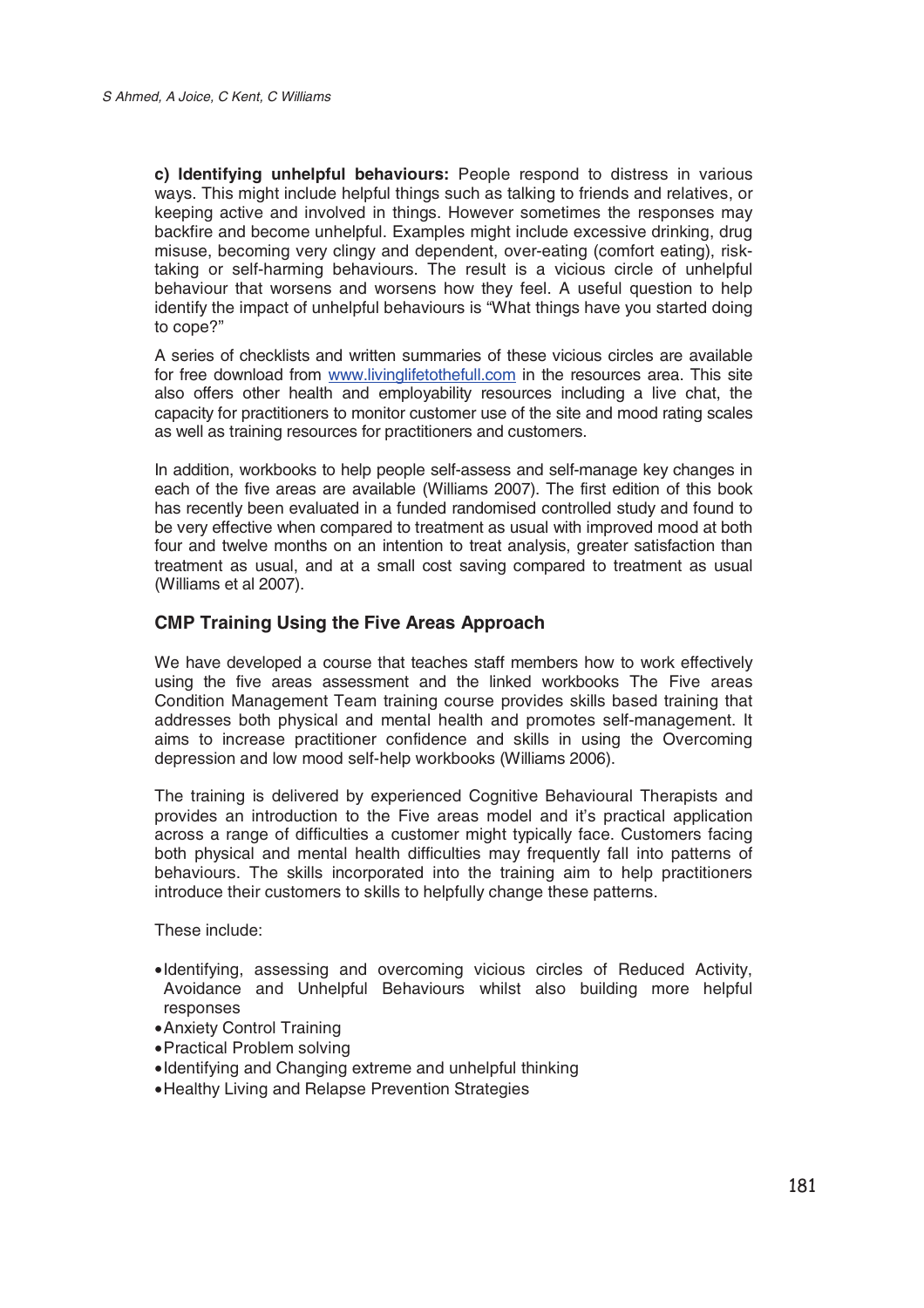*Case examples include lower back pain, multiple sclerosis, anxiety, depression, flu and arthritis. Participants are also encouraged to utilise anonymised examples from their own caseloads, which are discussed in the teaching sessions.*

*Alongside the training practitioners have access to a range of written self help tools for use by customers, including how to use the www.livinglifetothefull.com website resource.*

**The aim of the training:** *is to increase the confidence of the attendees in using a psychosocial approach and self help materials based on Cognitive Behavioural Therapy.*

*Key features of the training include:*

- •*A consistent accessibly language*
- •*Linked supporting written materials and website information.*
- •*Interactive workshops with experiments to test the approach out.*

### **We have evaluated the delivery of the training using two different delivery models:**

•**Slow-track:** *Six half-day sessions were delivered over a three to four month period. This allowed practitioners to put what they were learning into practice. Each session started and ended with a practice and review component. Course participants are expected to utilise self directed learning using personal learning logs. Practical skills acquisition is aided by actors performing the role of mock customers.*

•**Fast-track:** *the 6 sessions were provided over a condensed three day intensive course delivered by the three trainers (AJ/CK/CW). Here the components concerning supervision, practice and review were omitted and in contrast to the Slow Track training the course attendees had no time to return to routine work and try the approach out between sessions.*

#### **Training Outcomes**

*Team members were asked to complete and return questionnaires to evaluate their knowledge and skill before and after the course. These evaluated:*

•*Subjective knowledge and skill regarding key principles of cognitive behaviour therapy using a Likert scale of 1 (very poor) to 7 (excellent).*

•*Objective skill regarding key principles of CBT using self-test tasks.*

•*Subjective usefulness of this approach to Condition Management using a Likert scale of 1 (not at all useful) to 7 (extremely useful)*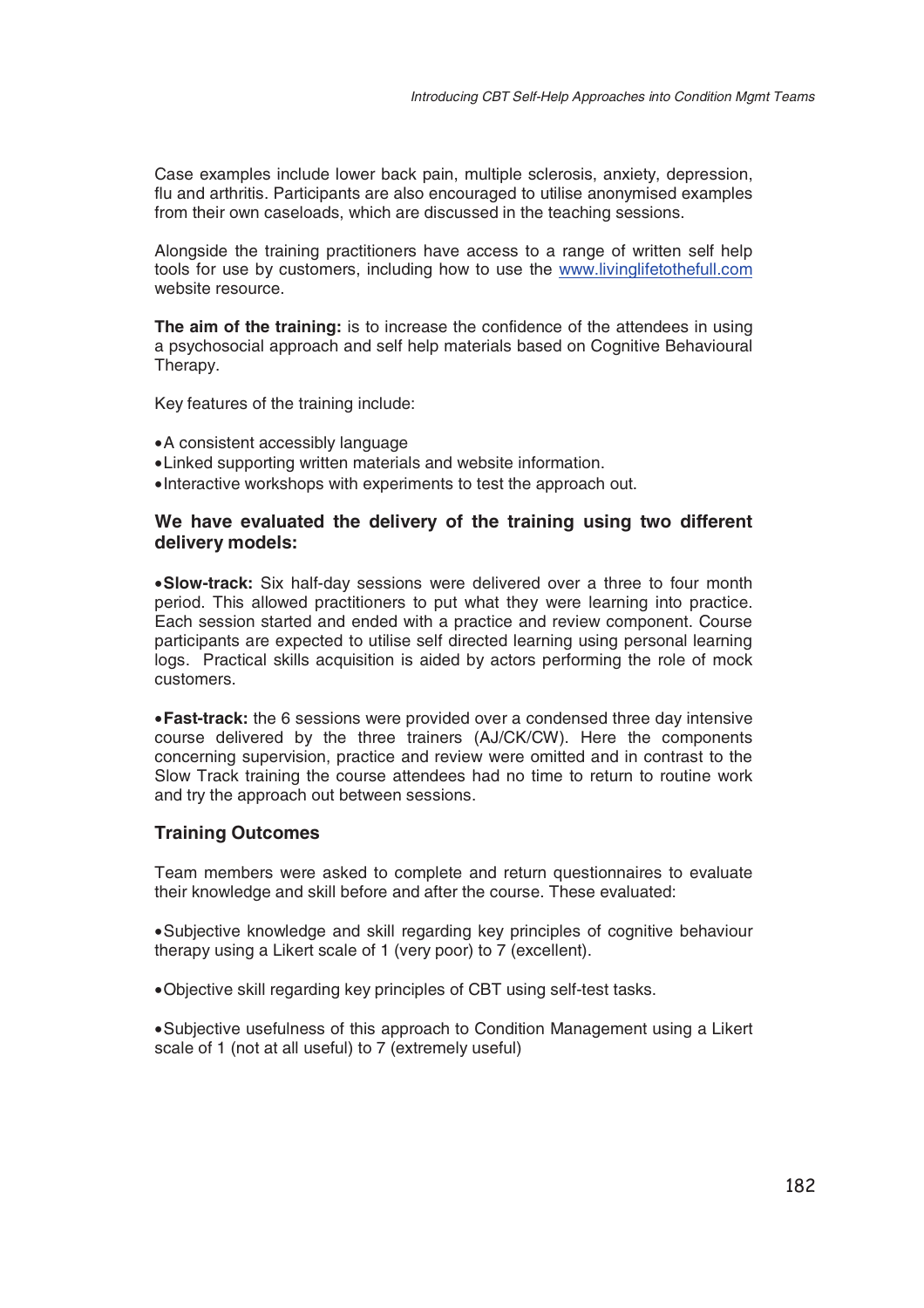# **Who Attended the Training?**

*115 practitioners have completed the five areas CMP in three sites. The following data is based on the 81 individuals who have handed back their baseline and final evaluations (Leeds, Glasgow and Liverpool).*

*Figure 1 summarises the professional background of course attendees. The average length of time that attendees were qualified in their profession was 14 years (n = 72).*

# **Figure 1: Attendees by Profession**



# **Registered Profession**

*Overall, thirty staff members stated they had received previous training in cognitive behaviour therapy and 49 had not. The nature of this previous training is not known.*

# **Subjective Knowledge and Skill Gains**

*Attendees were asked twenty questions regarding their subjective knowledge (10 questions) and skill (10 questions) about key aspects of cognitive behaviour therapy and self-help at baseline and on course completion, and were asked to* rate themselves on a Likert scale of  $1 - 7$  ( $1 =$  very poor;  $7 =$  excellent).

# **Objective Measures of Skill**

*Objective measures of skill were measured using a practical clinical skills-based task. This involved identifying clinical symptoms and completing a problemfocused assessment.*

*Results for both the subjective knowledge and skills and objective skills tasks are summarised in Table 1.*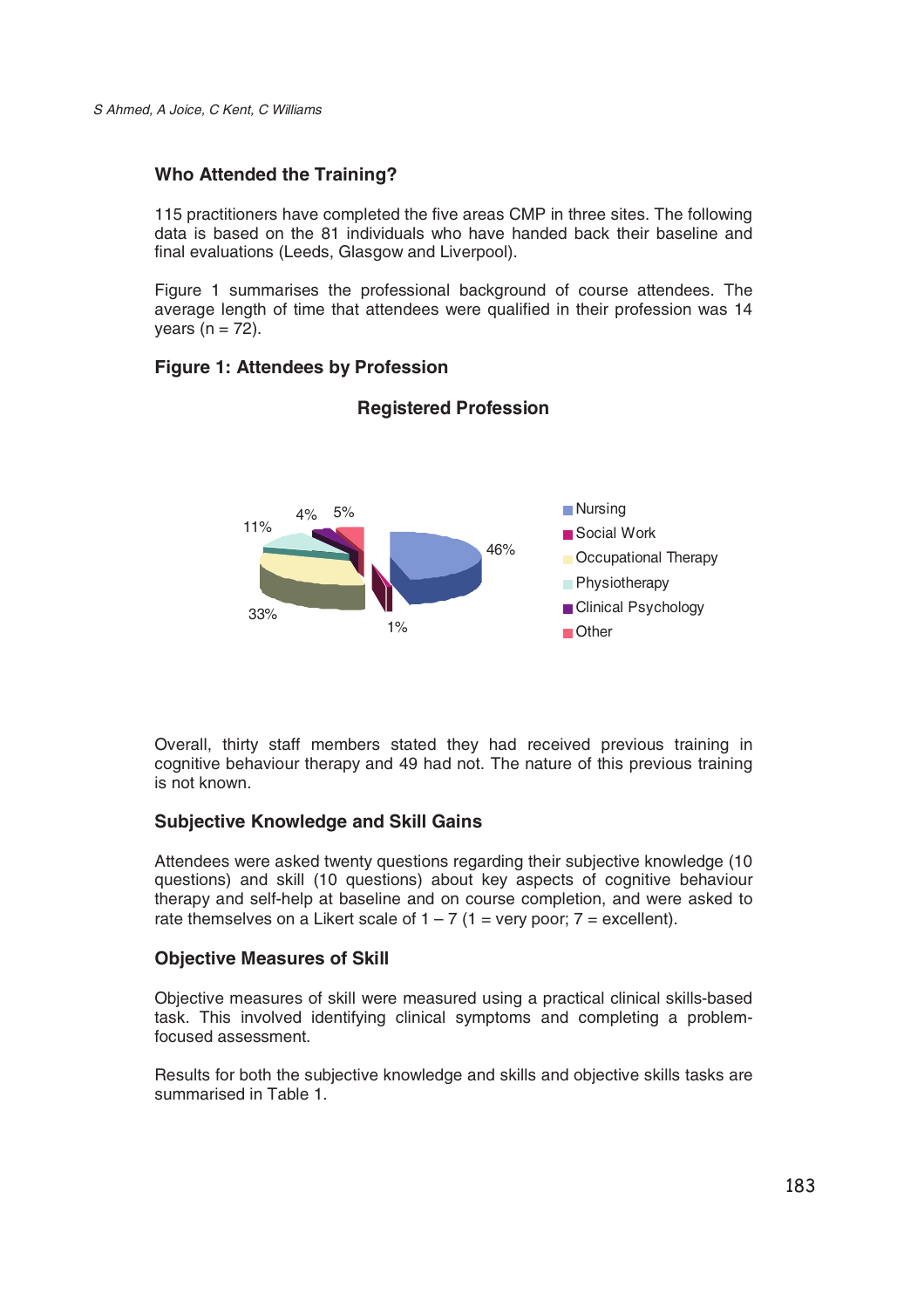| <b>QUESTION</b>                                  | <b>SLOW TRACK</b><br>$(N = 24)$<br><b>MEAN DIFFERENCE</b>                                     | <b>FAST TRACK</b><br>$(N = 24)$<br><b>MEAN DIFFERENCE</b>                                      |
|--------------------------------------------------|-----------------------------------------------------------------------------------------------|------------------------------------------------------------------------------------------------|
| Self Perceived<br><b>Knowledge Questions</b>     | Mean 37.78 changing to 53.13<br>$t = -12.4$ , 15df, $p = 0.000$<br>95% CI -17.988 to -12.712  | Mean 39.31 changing to 53.93<br>$t = -11.979$ , 41df, $p = 0.000$<br>95% CI -17.081 to -12.153 |
| Self Perceived<br><b>Ability/Skill Questions</b> | Mean 39.26 changing to 52.24<br>$t = -12.400$ . 15df, $p = 0.000$<br>95% CI-15.572 to -10.369 | Mean 41.13 changing to 54.22<br>$t = -11.171$ . 40df, $p = 0.000$<br>95% CI-15.461 to -10.724  |
| <b>Objective Skills</b>                          | Mean 85.33 changing to 91.2<br>$t = -3.561$ , 24df, $p = 0.002$<br>95% CI -9.267 to -2.467    | Mean 84.39 changing to 84.23<br>$t = 0/040$ , 40df, $p = 0.968$ ns<br>95% CI -8,007 to 8,333   |

# **Table 1: Knowledge and Skill Gains Pre and Post Five Areas Condition Management**

*The clear difference here is that although self-perceived learning was similar in both teaching styles, there was no gain change in objective skill in the fast track attendees, compared to a very significant and important gain in skills in those attending the slow track course.*

# **Overall Course Satisfaction**

*Attendees were asked to rate how useful the training had been on a scale of 1-7. The mean usefulness was found to be 5.8, representing a high level of usefulness. The course was rated as being well presented (mean 5.8 using a scale of 1-7 with 1 not at all well and 7 being extremely well) - representing a high level of satisfaction with the presentation. Overall, 98% of attendees stated that they would recommend the course to other condition management practitioners.*

# **Other Related Resources Available to Support Customers**

*A range of other resources have been made available free of charge for use by the public. They include:*

*a) The www.livinglifetothefull.com (LLTTF) website. This is a free online cognitive behaviour therapy course offering cognitive behaviour therapy life skills training. The site has proved very popular with an average of over a million hits each month. The site uses the same approach and language as the course and materials and provides an additional helpful resource for CMP's. The website is winner of the 2007 Excellence in the Practice of Counselling and Psychotherapy awards given by the British Association for Counselling and Psychotherapy.*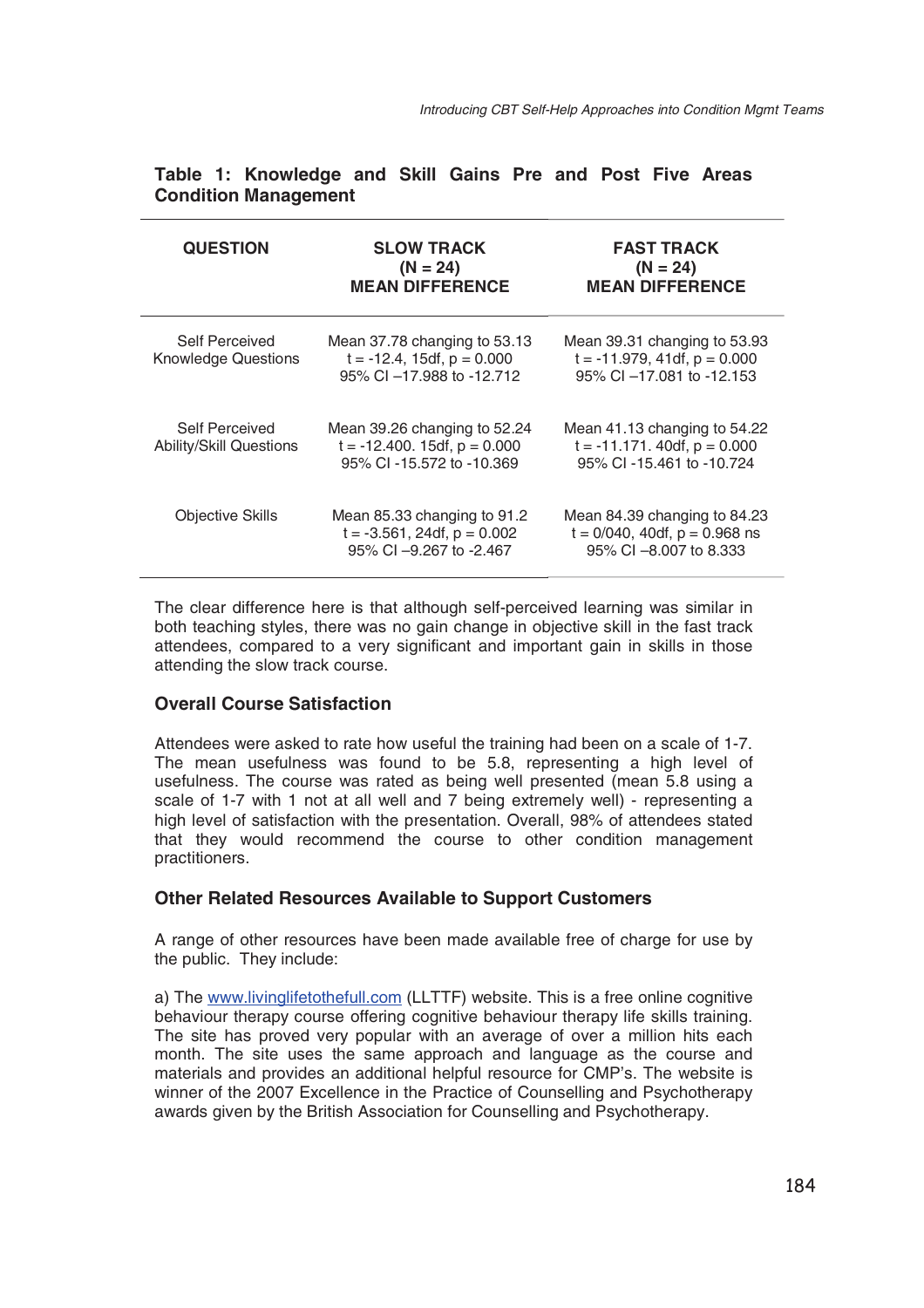

*The online sessions include:*

- *discovering why we feel as we do*
- *building problem solving skills*
- *rebalancing relationships*
- *becoming more active and rediscovering the fun in life*
- *developing helpful responses to life stress*
- *discovering how to sleep better*
- *learning how to change unhelpful and undermining thinking*
- *focusing on key elements of healthy living*
- *rating your mood for depression and anxiety*
- *anxiety control training*
- *an online self-help forum*

*In addition, people can sign up for a reminder newsletter to encourage them to use the site.*

*The site has brought together a number of supporters in the NHS and voluntary sector. Its close links with Depression Alliance Scotland, NHS Greater Glasgow and Clyde, PRIMHe, Triumph over Phobia and National Phobics Society together with the Centre for Change and Innovation at the Scottish Executive Health Department have helped the site develop its profile as a key resource for many people facing low mood and stress. It is increasingly recommended by*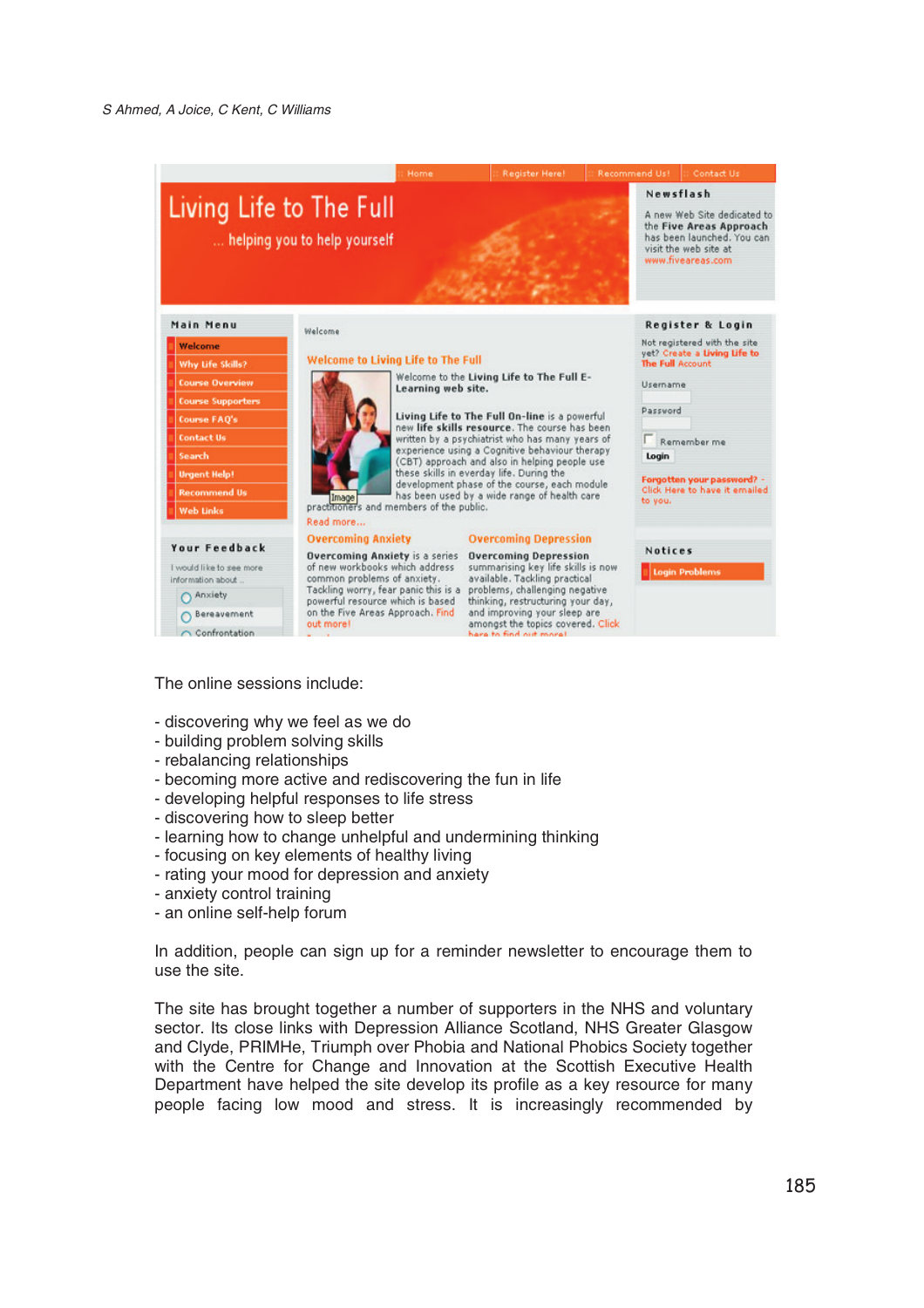*practitioners as somewhere people can go to obtain high quality information in order to help them find ways of moving forward.*

*b) Facilitated Live chats at www.livinglifetothefull.com: Staff from the Glasgow Condition Management team have facilitated a series of live web chats on www.livinglifetothefull.com centring on return to work issues. These now occur as a regular monthly Health and Employability feature of the website in the afternoon on the first Wednesday of every month and is a resource open to all. Two CMP practitioners work from two computer terminals in the same room to respond to questions. To avoid confusion, one responds to one user's questions/comments to make sure that no-one's questions are overlooked.*



**Tommy and Lynne (CMP team leads) supporting a live chat**

*The CMP Health and Employability live chats have been popular with Living Life to the Full users, some of whom utilised the chat in seeking support for remaining in their current employment and others for rejoining the employment market. The staff who facilitate the web chat have attended the Five areas Condition Management training and are able to offer support and encouragement to users experimenting with CBT self help techniques.*

*The live chat typically contains between 6 - 15 people, and has received very positive feedback.*

*A dedicated Health and Employability forum is being launched in October 2007 and in addition to offering support and moderation from experienced condition management practitioners it allows LLTTF users to offer support and advice to each other. These developments allow the same information to be delivered in various formats allowing users preferences to dictate how best they receive support.*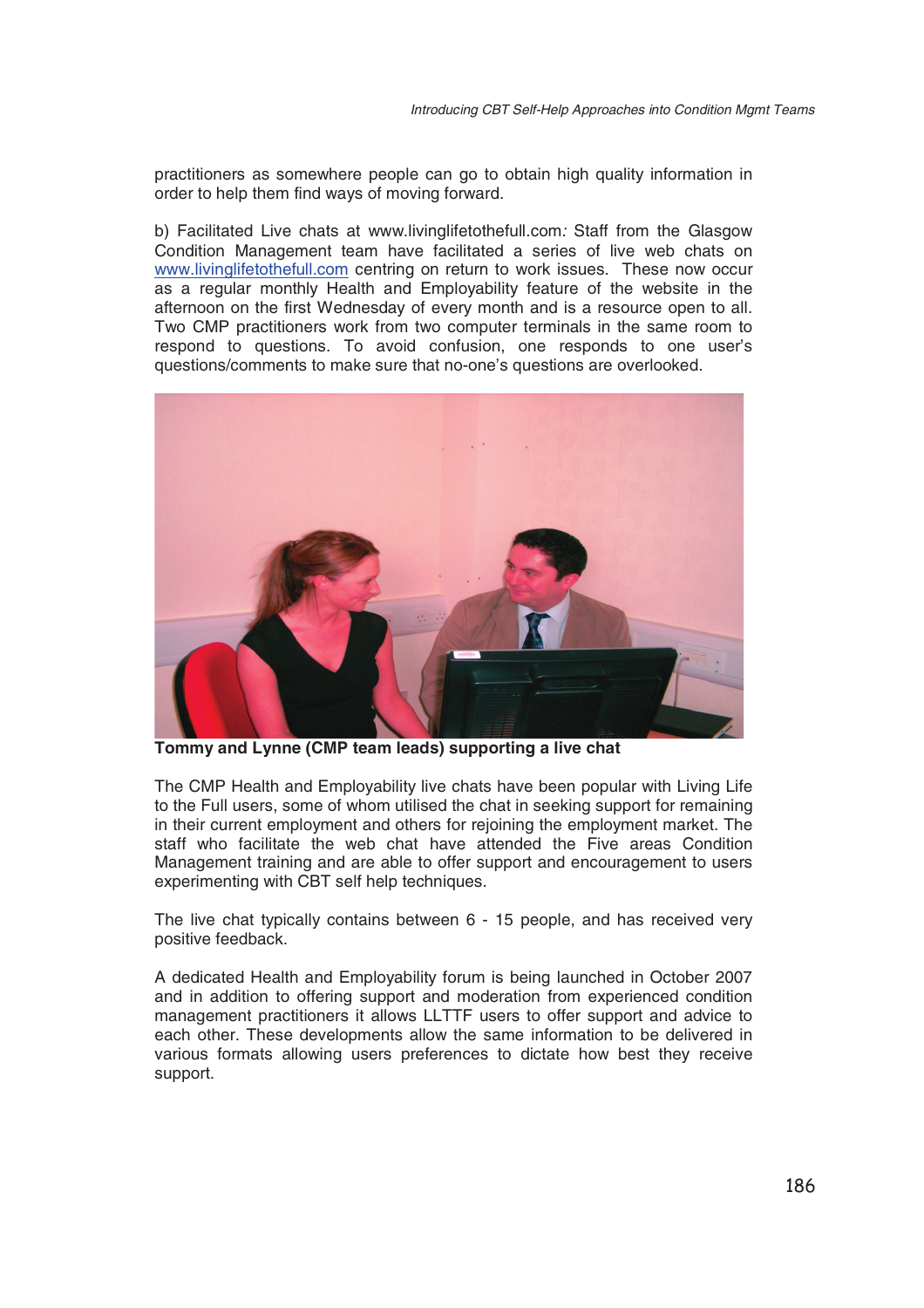### **Box 1: A Recent conversation from the LLTTF Condition Management live online chat:**

*CMP practitioner Says: When are you due to return to work?*

*User Says: I don't know when but my psychiatrist has recommended asking for a couple of mornings a week to help get back on track.*

*CMP practitioner Says: You are, however, in the chat room today, so that is a positive start to not avoiding it*

*User Says: Yes, I'll have to do it now!*

*CMP practitioner Says: Is a couple of mornings a week something you think your employer would support.. have you discussed with your line manager?*

*User Says: The occupational health Dr has already mentioned a graduated return.*

*CMP practitioner Says: Sounds a good idea, cos allows you to phase your return back into work- small steps forwards*

*User Says: I'm lucky my organisation has this opportunity.*

*CMP practitioner Says: Excellent that you have Occ health support in your workplace- that should help the process*

*CMP practitioner Says: Have you set a timescale for returning? what are your thoughts about going back to work?*

*Edited text (personally identifiable information)*

*User Says: Timescale? Not yet but I see Occ Health on the XXth and figured I'd go from there. I'm apprehensive as I know I won't be going back to the role I left.*

*CMP practitioner Says: What will be different about your new role?*

*Continues:*

*b). The Living Life to the Full teaching course: an 8-session course of 2 hours per session has been created and is available via admin@livinglifetothefull.com. The course is based around the same course materials as the website and the Overcoming depression and low mood workbook materials (Williams 2006) but is offered as a psycho-educational course for between 10-20 people. Lecture style presentations, small group discussion and "putting into practice tasks" are offered. The course has to date been delivered in both health and community settings (Further Education Colleges in Glasgow and the surrounding area). Attendees have rated the course highly and there have been significant and*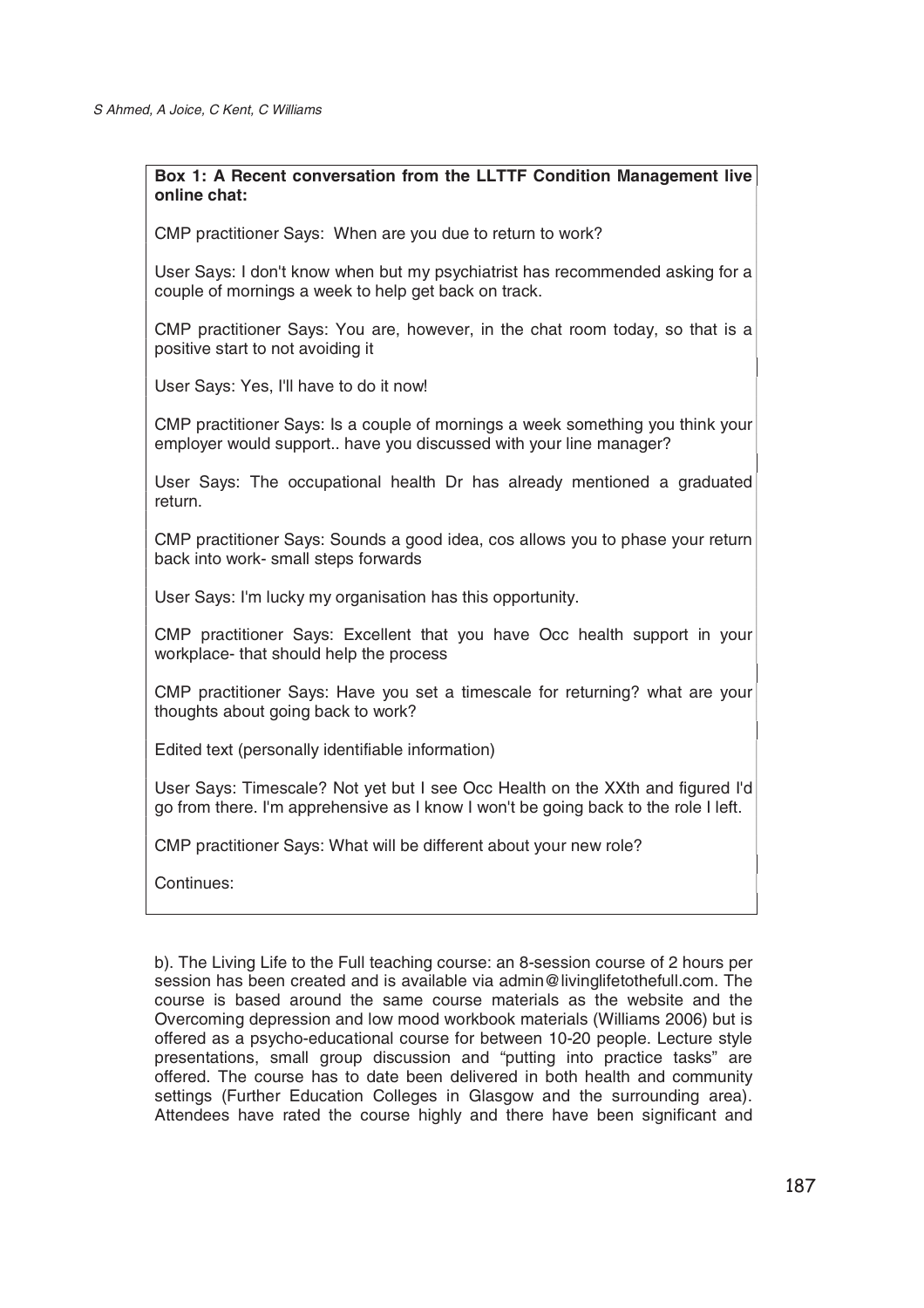*positive changes in mental health literacy (the person's knowledge and selfperceived skills in the causes and self-management of low mood and stress).*

*c). A free online TV course available via www.livinglifetothefull.com in the registered users area incorporates high quality TV programmes addressing the same life skills modules (assertiveness problem solving, changing negative thinking etc.).*

*It is important to note that each of these resources is designed to be offered with guidance and support and it is clear that in providing CBT self-help approaches results are far better where support, monitoring and encouragement are provided. (Gellatly et al 2007)*

#### **Discussion**

*The Five Areas approach provides a common language, model and framework that are accessible and acceptable to a diverse range of multidisciplinary staff. The range of resources available (written workbooks, websites, and on-line TV and chat) increases the support available to the course participant. The results demonstrate the training made a positive impact on staff learning – however crucially the key area of objective skills change only increased significantly in the slow track participants. The major difference between the two training approaches was the time allowed for attendees to consolidate their knowledge and try out and discuss the things they were learning in real life practice. This is an interesting result considering the pressure to deliver training in formats that are easily accessible and acceptable to clinicians. They also emphasise the need for supportive structures and ongoing supervision to be in place. This is an important finding. As a caveat, it should be noted that this analysis reflects only an evaluation at the baseline and immediately at the end of training. It may well be therefore that objective skills rise in slow track participants also in the weeks after the course as they are able to try out and discuss what they have learned within a supervisory framework.*

*The results also demonstrate that the training is highly satisfactory to multidisciplinary groups of staff. The course and working model therefore appears to make a positive impact on the attitudes, knowledge and skills of diverse groups of staff working with challenging 'more difficult to help' people. The course is best delivered over time and embedded in real life work whilst providingastructure for practice, review and reflection.*

#### **Acknowledgements**

*The picture of CMP practitioners is of Lynne McAdam and Thomas Forrest of Greater Glasgow and Clyde CMPs. Images are reproduced with permission. Declaration of Conflict of Interest: Dr Chris Williams is author of the LLTTF website and Overcoming depression and low mood workbooks.*